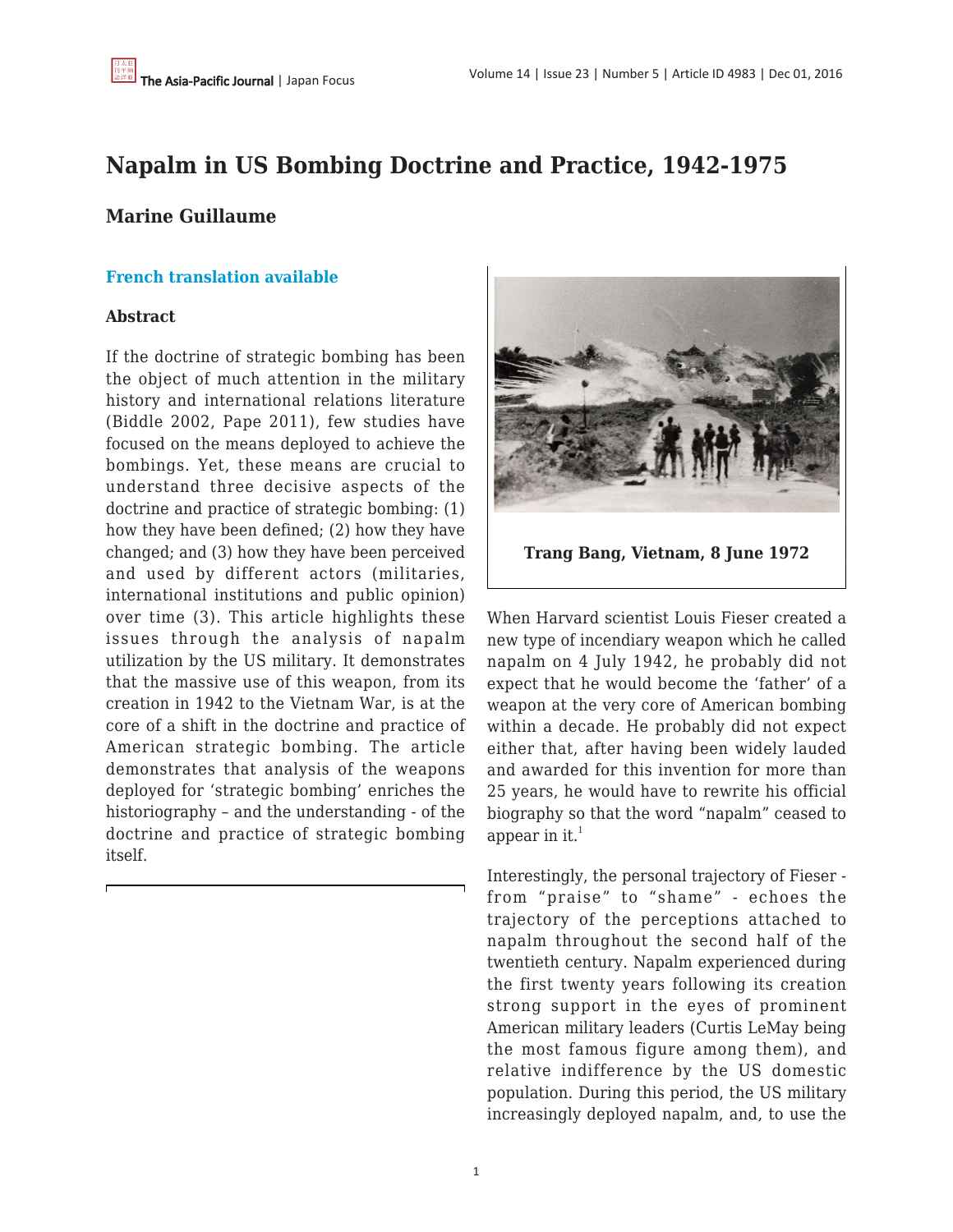

words of Harry Truman's Secretary of War Robert Patterson in referring to incendiary weapons, "this 'dud' of World War II became one of the most potent weapons in the Pacific Operations."<sup>2</sup> Yet, this 'popularity' rapidly faded during and after the Vietnam War. The increasing deployment of napalm by the US military from 1945 to 1975 preceded a significant decrease in napalm utilization: never after the Vietnam War has the weapon been used in such quantity. While it is true that some incendiary weapons – with composition very close to napalm - were deployed during the Iraqi and Afghanistan wars, their quantity was small compared to those deployed in Vietnam and in the Korean War (1950-53). In 2001, the US Army organized a 'last canister ceremony' at the Fallbrook Naval Weapons Station to publicly destroy its last remaining stockpiles of napalm. Like Fieser who erased the word napalm from his official biography, the US Army proclaimed to the world that it had eliminated napalm from its weaponry.

Understanding the variations in US bombing and doctrine with a normative approach focused on napalm

Why was the napalm used less and less after the Vietnam War? How did the use of napalm during the war influence US strategy and practice of aerial attack?

The article argues that the framing of napalm by the US military as well as by activists from civil society and members of the United Nations, which occurred at the end and after the Vietnam War, directly impacted US bombing doctrine and practice.

The US military came to associate napalm and its destructive power with the failure of the attrition strategy deployed during the Vietnam War. The attrition strategy -- which consists in the sustained process of wearing down an opponent so as to force its physical collapse through continuous losses in personnel equipment and, eventually, breaking their will to fight -- did not erode the opponent's resistance.<sup>3</sup> It rather led the US military to engage in a long escalation of violence which not only exhausted its own resources, but ultimately undermined the support of both the Vietnamese and the US population necessary to win the war. The consensus within the US military that the Vietnam War was a strategic failure led it to initiate a deep shift in military culture<sup>4</sup> which promoted a new strategy of restraint, that is a population-centered approach that acknowledges the necessity to regulate practices of war, protect civilians and spare harm during military operations to secure civilian support. This led, the US military to deploy weapons whose firepower could be controlled and directed against precise targets.<sup>5</sup> As a consequence, napalm ceased to be at the core of the US military strategy because its destructive power was not easy to control and could not really be limited to a target. The result was that napalm was de facto excluded from the new dominant doctrine of strategic bombing.

This US military reframing of napalm – from a strategic asset to a liability as a weapon –coincided with the criticisms of napalm by activists from civil society and by members of the United Nations. The escalation of violence that took place in Vietnam inspired terror and indignation not only in the eyes of the local population but also of a large part of American civil society and members of the United Nations. Some of the latter denounced the US-Vietnam War as one that killed innocent people (Vietnamese civilians but also young Americans). Napalm, largely because of the powerful impact of some images enshrined in the collective memory and the collective apprehension attached to the use of fire in war, became reframed and portrayed as the symbol of an illegitimate means of warfare. This frame led the United Nations to define more constraining legal rules to limit the use of napalm based on Protocol III of the Convention on Certain Conventional Weapons (CCCW)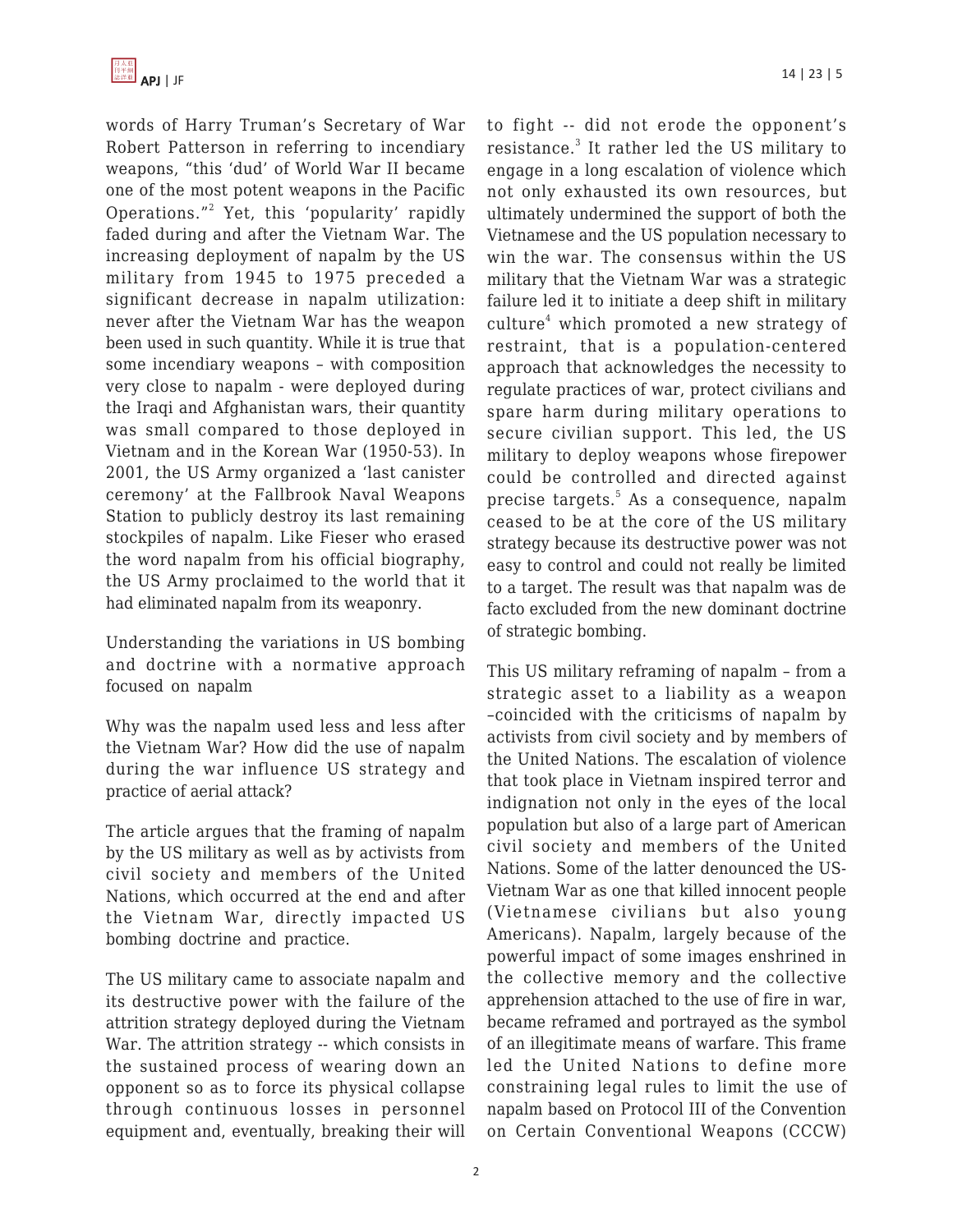adopted in 1980. The negative symbolic charge attached to napalm coupled with the new legal constraints framing its use outweighed any tactical advantage potentially gained with the weapon.<sup>6</sup>

This article focuses (1) on the changing approaches to the uses of napalm by the US military from World War II to the present; it then (2) shows how the perception of napalm and attrition strategy within US military changed after the Vietnam War before (3) analyzing how activists and certain members of the United Nations framed, after the Vietnam War, napalm as an illegitimate and illegal means of warfare.

#### **Napalm and the doctrine of attrition: from creation to the Vietnam climax**

## The creation of napalm (1942): the invention of an "efficient" incendiary weapon

The creation of napalm on 4 July 1942 by Louis Fieser crowned a succession of experiments on the Harvard campus beginning in 1940 under the direction of the National Defense Research Committee. The purpose of the experiments was to improve the efficiency of incendiary agents that on the eve of World War II, had been 'banished' to the 'periphery' of US military doctrine. This relegation can be explained by two facts. First, for a long time, incendiary weapons represented a major technical challenge, mostly because of the ineluctable trade-off between destruction and precision its users had to face. Second, the development and research on incendiary weapons were neglected, to the advantage of chemical weapons, which were perceived as far more efficient than incendiary weapons, such as flamethrowers. Things changed with the development of napalm.

Napalm is a specific type of incendiary, a "thickened oil incendiary agent" whose composition and name changed over time (i.e. napalm, napalm B and MK77) and was rapidly recognized as a highly efficient incendiary weapon for three reasons. First, it greatly increased the probability of igniting other inflammable materials in the target area. Second, napalm has great visco-elasticity, which extends the range of the jet of flaming fuel projected by flamethrowers.<sup>7</sup> Third, napalm is not self-igniting and therefore can be more easily handled than other incendiary agents. These factors explain why the US military deployed napalm shortly after its creation.

## Napalm in World War II (1943-1945): the first deployments

Napalm was deployed for the first time in the battlefield of Papua New Guinea, on 15 December 1943 with flamethrowers. The US military then delivered more and more napalm through aerial attacks, first in the Pacific (15 February 1944 near the Pacific Island of Ponhpei) and six months later in Europe (in the immediate aftermath of D-Day). Rapidly napalm reappeared in the Pacific: more than 2/3 of the napalm deployed by the US during WWII (14,000 tons) was dropped there, much of it during the Tokyo attack considered by Curtis LeMay as "the most devastating raid in the history of aerial warfare", on 9 March 1945, which killed an estimated 84,000 civilians, wounded 90,000 of them and destroyed more than a quarter of the entire city. $8$  The bombing of Tokyo, and eventually the destruction of 64 Japanese cities (with incendiary raids starting on 10 March 1945), exceeded the "greatest conflagration of the western world" during WWII, and, is viewed by certain historians, as more costly than the nuclear bombing of Hiroshima and Nagasaki.<sup>9</sup> Because studies of WWII generally focus on the European theater, napalm is rarely depicted as a decisive weapon of WWII. Moreover, because the weapon was only deployed at the end of the conflict, the total quantity of napalm delivered during WWII (14,000 tons) only represents 17% of incendiary weapons (IW) deployed by the US during WWII. Because the US was the only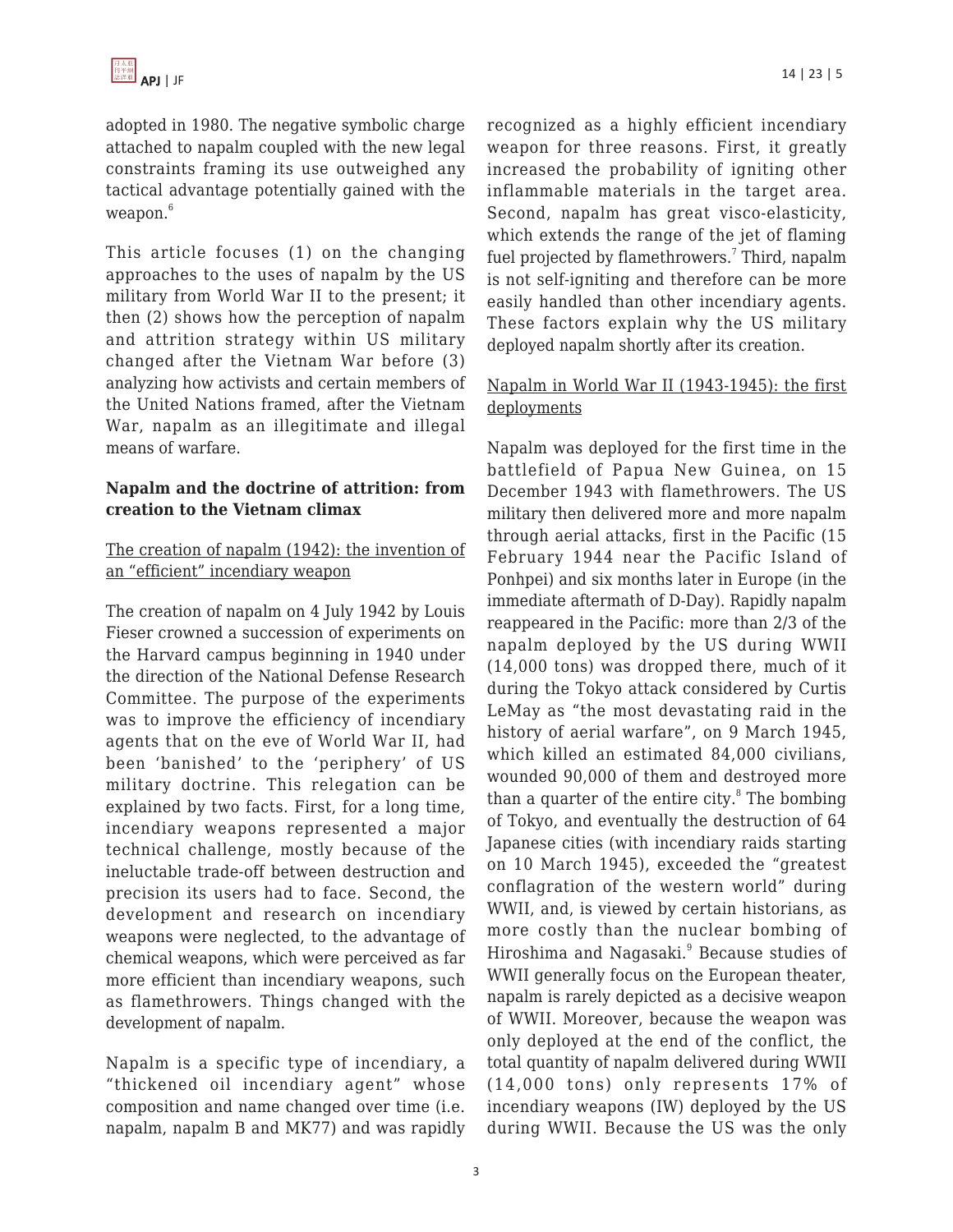

state to have napalm during the war and because it was not the heaviest user of incendiary bombers (the British Royal Air Force dropped twice as much as the US Air Force), napalm represented only 5% of the entire quantity of incendiary weapons deployed by the Allies during the conflict.



**Firebombing of Tokyo, 1945**

## The Korean War (1950-1953): the number 1 weapon

Although napalm was used in several conflicts in the aftermath of WWII -- for instance in the Greek Civil War (1944-49) and Indochina  $(1946-54)$ <sup>10</sup> --, these utilizations did not equal the quantity of incendiary weapons deployed by US planes during the short but devastating Korean War (1950-1953). Napalm was delivered in such large quantities from the very first day, 26 June 1950, to the extent that the New York Herald Tribune provided this provocative headline in October 1950: "Napalm the No. 1 Weapon in Korea". $11$  As the Stockholm International Peace Research Institute reported, "a total of 32,357 tons of napalm fell on Korea, about double that dropped on Japan in 1945. Not only did the allies drop more bombs on Korea than in the Pacific theater during WWII – 635,000 tons versus 503,000 tons – more of what fell was napalm, in both absolute and relative terms."<sup>12</sup>. At this time, napalm was regarded as a very efficient weapon to achieve area or strategic bombing, that is bombing which not only targeted a tactical infrastructure or position but covered the whole area surrounding the target.



**Bombing of village near Hanchon, North Korea, 10 May 1951.**

## Between the Korean and Vietnam Wars (1953-1961): the weapon of attrition

In the period following the Korean War (1953) and preceding the Vietnam War (1961), napalm reappeared twice on the battlefield, in Algeria and in Cuba. There is no official record of this, but several testimonies of journalists, and even militaries on the ground, acknowledge that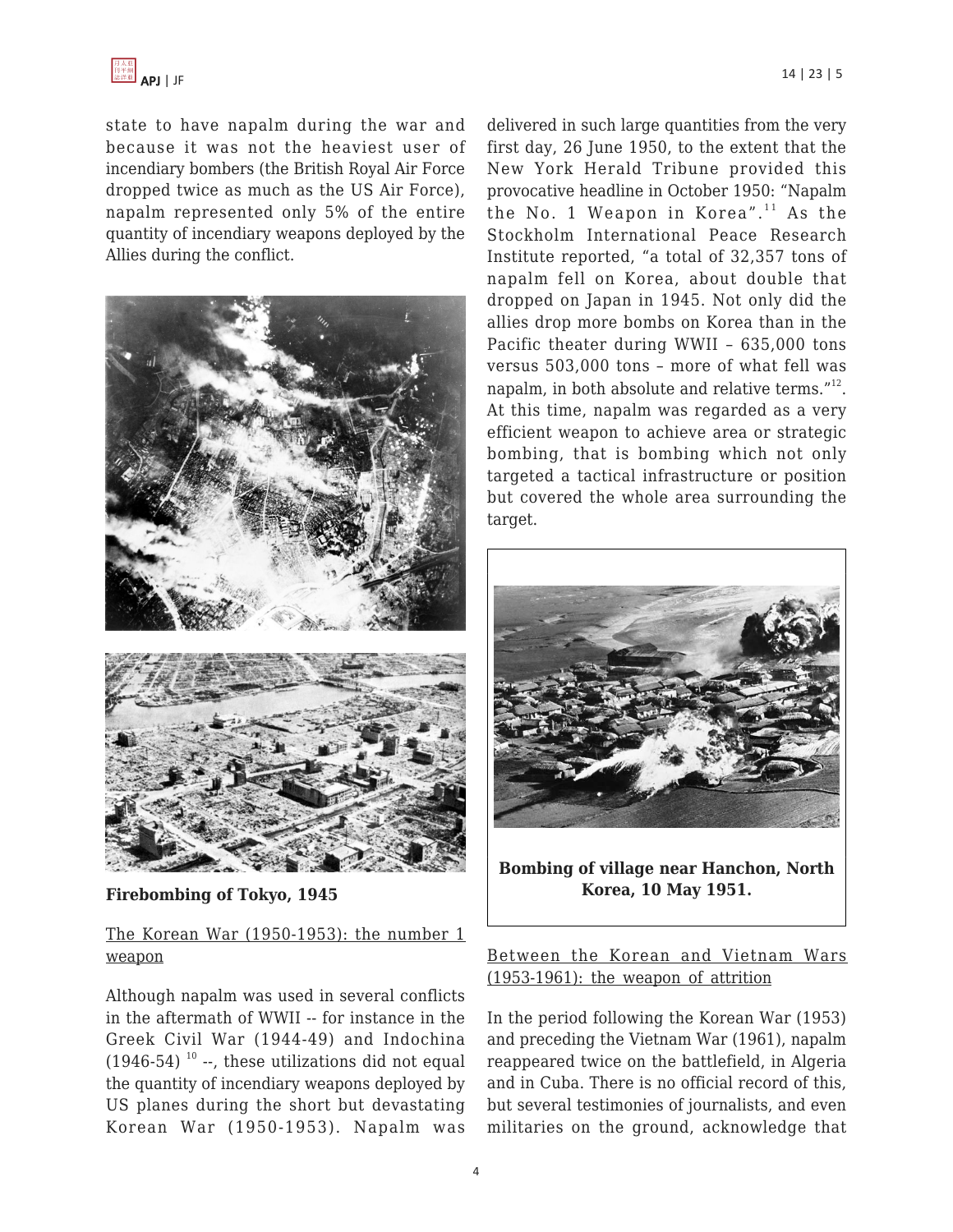

napalm was used and produced in the French bases during the Algeria War (1954-1962). The French were trained by US pilots to deploy napalm from the air.<sup>13</sup> Some argue that napalm may have destroyed two thirds of the entire Algerian forest.<sup>14</sup> The second major napalm display on the battlefield occurred in Cuba, from 1956 to 1959 and again in 1961: the Batista regime reportedly used significant quantities of napalm against Castro's rebel troops. Incendiary weapons -- especially napalm -- became a weapon of choice for destroying infrastructure and resources to break the morale and undermine support for rebels.

#### The Vietnam War (1961-1973): napalm at the core of the bombing strategy

The first known deployment of napalm during the Vietnam War occurred on 27 February 1962. Two South Vietnamese pilots trained by the US, dropped napalm on North Vietnamese positions. By 1966, napalm was a core element of the bombing strategy.<sup>15</sup>

After 1962, the quantity of incendiary weapons and napalm rapidly reached new levels: "about 388,000 tons of US napalm fell on Indochina in the decade from 1963 to 1973, compared to 32,357 tons used on Korea in just over three years and 16,500 tons dropped on Japan in 1945." Indeed, "all the munitions, including incendiary, were used in quantities two or three times the total used by US forces in WWII."<sup>16</sup> From 1964, napalm-B, conceived to ignite more easily and continue to blaze over a longer period of time, was massively deployed in both North and South Vietnam. The peak of displayed napalm was reached in April 1972. The last US troop withdrawal occurred in 1973, after almost ten years of continuous bombings with napalm: "South Vietnam, despite the assistance of perhaps 400,000 tons of napalm dropped on its behalf, surrendered on April 30, 1975. Napalm, and with it America, had lost its first war. "<sup>17</sup>



#### After the Vietnam War (1973-2011): the disgrace

After Vietnam, napalm was used in several wars, especially in the 2000s in Afghanistan and Iraq. The US military acknowledged recently that many MK77 bombs had been used during these wars. Even though these bombs were not called napalm, their incendiary properties are very similar. If MK-77 and napalm have a different name, only a slightly different distribution of constituents makes napalm different from the liquid contained in MK77. Effects and military advantage are considered identical.<sup>18</sup> When a prominent American general was questioned on the presence of MK77 on the battlefields of Afghanistan, he replied that the US Army was not using the "old napalm" but "a new form of napalm". $19$  This illustrates two interesting points. First, the US military still uses napalm, but in much lower quantity: this supports the fact that the weapon – and the strategy of attrition which aims at massively destroying military but also civilian infrastructures and resources - is perceived as being tactically effective. This seems particularly true for counterinsurgency, where those who fight are hard to identify and hide among civilians.<sup>20</sup> Second, the military deployed a new label (MK77) to designate napalm, underlining the high level of opprobrium attached to the weapon. The military prefers not to explicitly mention the name napalm out of concern for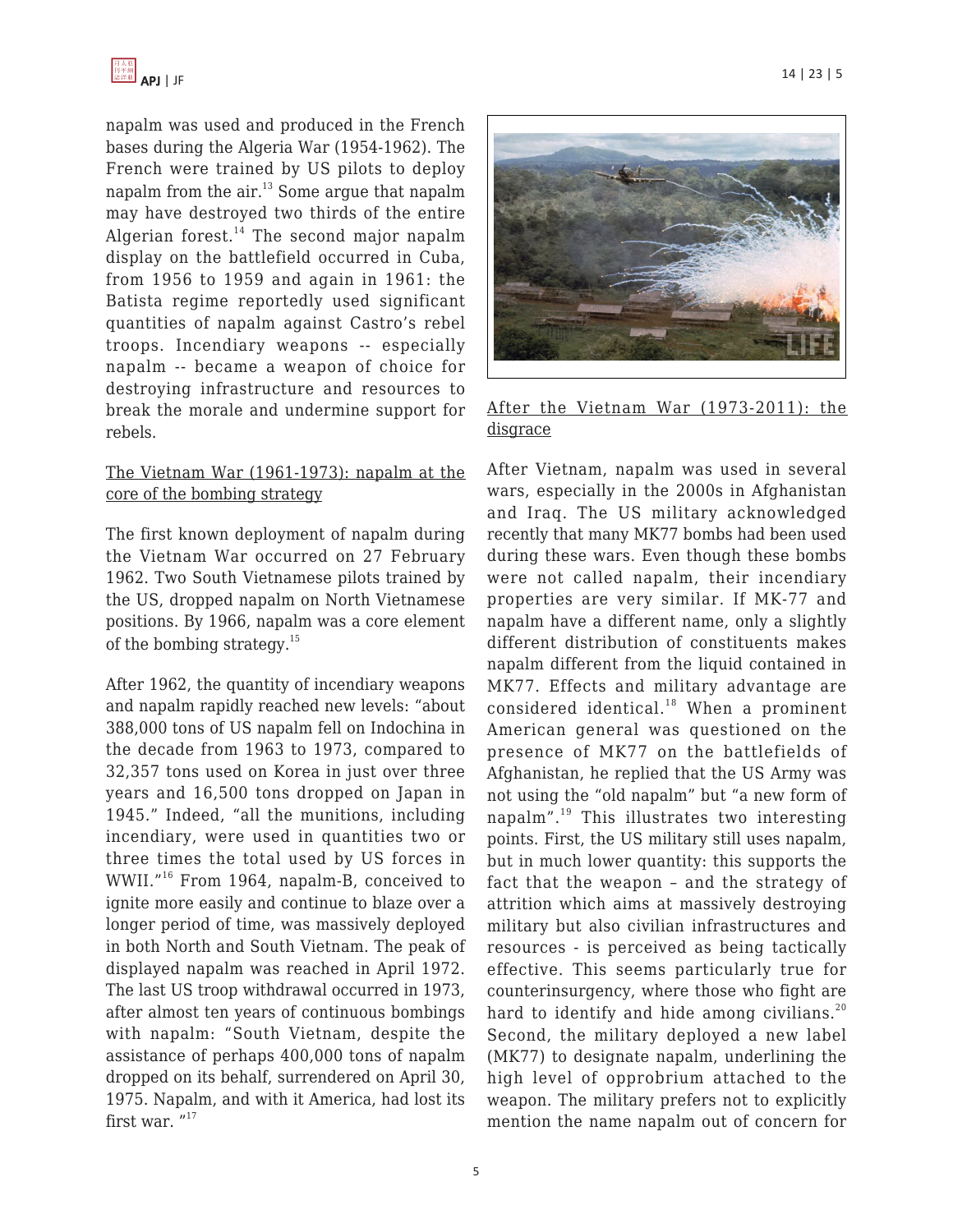public opinion.<sup>21</sup>

## **The framing of napalm by the US military: from the ideal weapon of attrition to a liability**

In order to understand why napalm fell into disgrace in the eyes of the military after the Vietnam War, and why the military questioned its strategic utility, it is first crucial to understand variations in the aerial attack doctrine. A weapon can never be studied ex nihilo, apart from the doctrine that promotes – or impedes – its deployment. In this case, napalm cannot be dissociated from the aerial bombing doctrine.

#### Strategy of attrition versus precision bombing

If the practice of aerial bombing was marginal before the massive German incendiary attacks of the Spanish Civil War (notably, Guernica), they had preoccupied militaries since the 1910s, and many of them tried to formulate the best aerial strategic doctrine. The debate over the best aerial strategic doctrine, that is the most efficient way to bomb the opponent, can be roughly divided into two positions: those who favor the attrition strategy (i.e. the sustained process of wearing down an opponent so as to force collapse through continuous losses in personnel equipment and, eventually, breaking their will to fight) and those who favor the restraint strategy (i.e. a population-centered approach that acknowledges the necessity to regulate practices of war to protect civilians). Of course, for the actors, these two positions are less two opposing stances than the two poles of a continuum: depending on the context and the opponent, the level of destruction or restraint can vary substantially.<sup>22</sup>

#### The attrition strategy

Following the precepts of Giulio Douhet, proponents of the strategy of attrition contend that the air bombings have to strike two targets. They first have to strike civilians, preferably with maximum destructive power in order to break their morale and eventually lead them to stop supporting their government and their military. They also believe that destroying 'strategic resources' will eventually constrain states, rendering them unable to sustain the war efforts, to capitulate..<sup>23</sup> They also have to target plants which provide crucial resources for waging war, roads and railroads, and everything which allows the opponent to sustain the fight, in order to force him to capitulate. The bombing must be massive, in order to both demonstrate the superiority of the bombing capacity and to precipitate the opponent's collapse.

Weapons used to achieve attrition strikes generally have huge firepower with the capacity to destroy resistant infrastructure: after WWII and before the Vietnam War if the majority of European states used thermite and explosive bombs to realize attrition strikes, the United States designated napalm, soon after its invention, as the core weapon of its massive incendiary bombings.

#### The restraint strategy

Proponents of precision bombing and restraint strategy criticize the two core assumptions of the attrition strategy. While both strategies advocate tactical strikes (i.e. strikes on targets such as weapons plants, railroads, bridges with immediate military utility), proponents of the precision strategy favor the use of weapons with moderate firepower, that will not destroy the entire area and will be less likely to kill civilians or destroy infrastructure surrounding the target. Two reasons explain this position: first, strikes with moderate firepower help the state conserve resources and men. Second, massive bombings, rather than breaking the morale of civilians and combatants, often reinforce their determination to fight. The strategy of attrition is more likely to create collateral damage, in which infrastructures and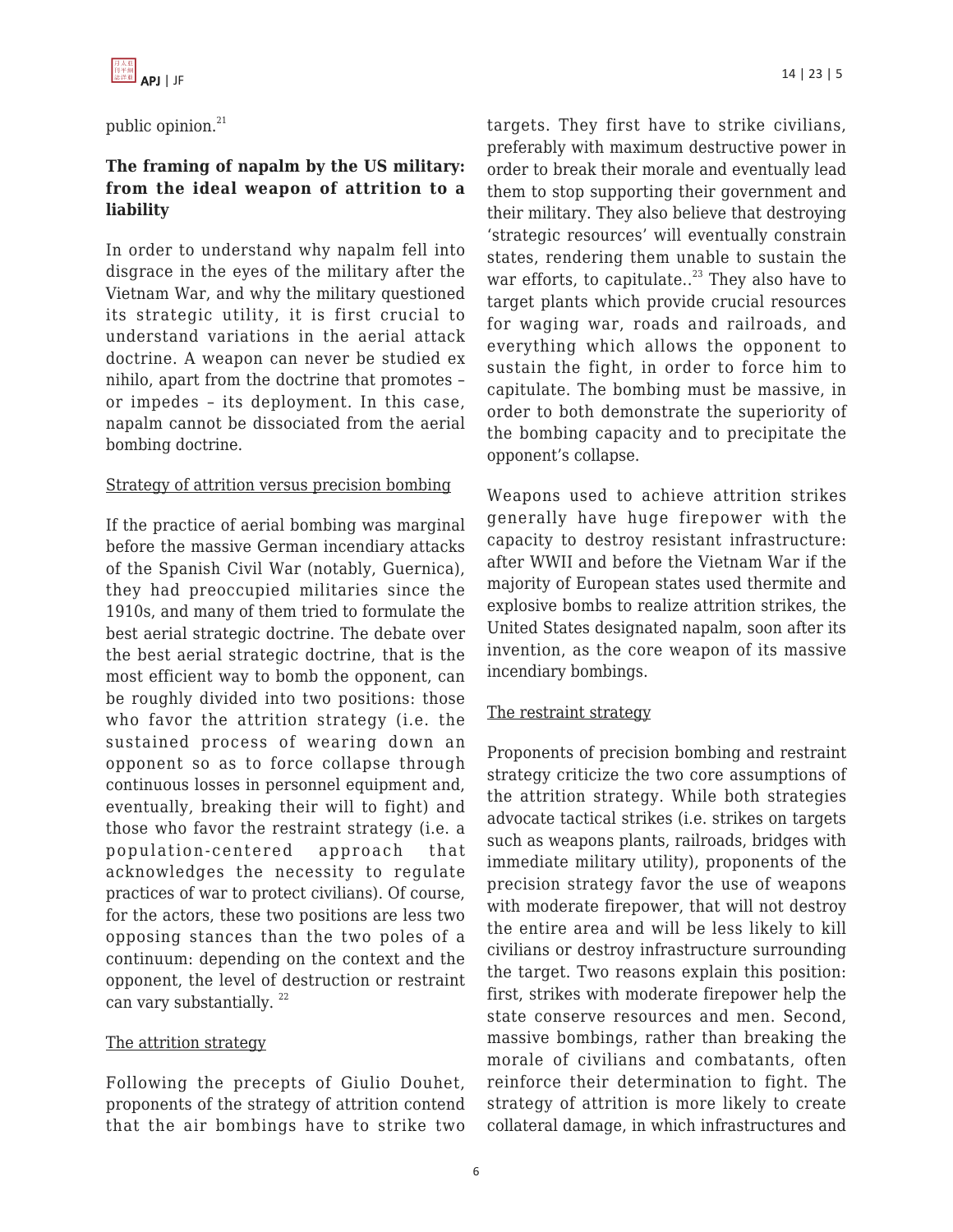civilians who were not primarily targeted by the strike are destroyed, wounded or killed because of their proximity to the target. Collateral damage generally reinforces the determination to fight.

## Vietnam: the ethical turn and the end of the strategy of attrition

Several factors could explain the shift, from the development of new precision bombing strategies to pressure from civil society to reduce civilian deaths. Clearly, many in the US military became more skeptical of the efficiency of attrition strategies after the Vietnam War. Consequently, the reputation of the napalm as a tactical asset was undermined.

From 1945 to the Vietnam War, many in the military regarded napalm as an effective weapon of war. Curtis LeMay, the Air Force general who devised an effective strategy for firebombing including the use of napalm against Japan repeatedly advocated incendiary bombings on the ground that "the whole purpose of strategic warfare is to destroy the enemy's potential to wage war". $^{24}$ 

Yet, the apparent consensus over the 'normality' of napalm seemed to have changed during the Vietnam War following repeated aerial attacks on civilians with napalm. Some soldiers felt a strong repulsion against napalm, specifically the odor of skin burnt by it. This odor haunted many of them after the Vietnam War.<sup>25</sup> Because they sometimes flew close to the ground, pilots saw the terrible effects of the weapon, leading some to condemn it as inhumane. Curtis LeMay described the response of some of his men: "We killed civilians, friendly civilians, and bombed their homes, fired whole villages with the occupants, women and children, and ten times as many hidden communist soldiers, under showers of napalm, and the pilots come back to their ships, stinking of the vomit twisted from their vitals by the shock of what they had to do."<sup>26</sup>

Of course, napalm did not suddenly become an inhumane means of warfare in the eyes of US military officers after the Vietnam war: they rather started to believe that the terrible effects the weapons inflicted on the targeted populations ultimately outweighed the limited strategic advantage of the weapon. Also, a broader change in attitudes regarding civilian harm in warfare occurred following the American defeat in Vietnam.<sup>27</sup> Matthew Evangelista perfectly summarizes the long-term changes in the way the United States and its allies came to approach strategic bombing:

"The norms governing bombing -- and particularly the harm it imposes on civilians - have evolved considerably over a century: from deliberate attacks against rebellious villagers by Italian and British colonial forces in the Middle East to institutionalized practices seeking to avoid civilian casualties in the U.S. counterinsurgency and antiterrorist wars of today. In between, the strategic bombing campaigns of World War II caused great civilian destruction through fire-bombing of cities and, ultimately, the atomic attacks against Hiroshima and Nagasaki."<sup>28</sup>

## **Changing legal norms and collective perceptions: the framing of napalm as an illegitimate and illegal weapon after the Vietnam War**

Napalm bombings not only "epitomized" the strong skepticism and criticism attached to the attrition strategy and the escalation of violence it created in the Vietnam War. It also became for many activists a symbol, not only of an inhumane war, but also of the inhumanity of certain means of warfare that violate the laws of war.

## Napalm and the domestic population: from indifference to indignation

If several members of the United Nations started to seriously address the issue of napalm in 1970, at the very end of the Vietnam conflict,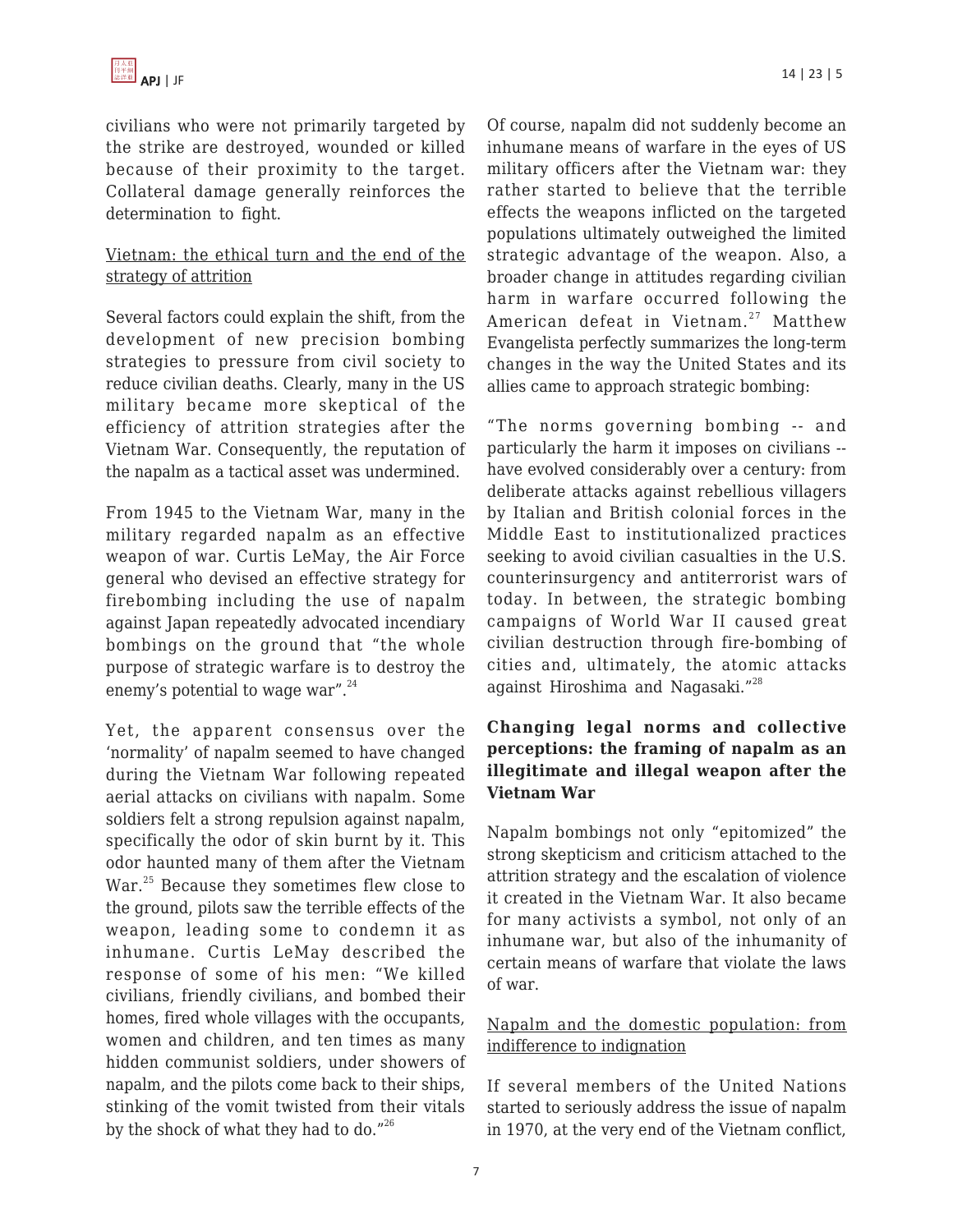US domestic critics had already begun to protest against the weapon's use as early as 1966. This domestic pressure against napalm took a variety of forms, from large demonstrations and teach-ins to demonstrations against the Dow Corporation which produced the napalm used in Vietnam.

Many opponents of the Vietnam War started to specifically denounce the use of napalm by the US military. One reason for this is that napalm was associated in the popular imagery with terrible injuries and suffering to civilians, especially children. The first images of babies and children hit by napalm started to circulate in 1964 through mass circulation magazines. If they did not trigger a particular reaction in 1964, this started to change after 1967, as protesters were often seen brandishing these pictures. These images contributed to the perception that napalm was an inhumane weapon. One image, particularly captured the attention of Americans and citizens of many other countries: the Pulitzer Prize winner 'Accidental napalm' (Available [here\)](http://www.apimages.com/Collection/Landing/Photographer-Nick-Ut-The-Napalm-Girl-/ebfc0a860aa946ba9e77eb786d46207e)

#### 'Accidental napalm'

Napalm, like the atomic bomb, is one of a few weapons tightly attached to one specific representation in the public imagination. This is the picture taken by Nick Ut on June 8, 1972, in a South Vietnamese village hit by an aerial attack of napalm. The photo was published in the New York Times and won the Pulitzer Price the same year. It circulated worldwide and was frequently brandished during anti-war demonstrations next to the placard "napalm sticks to kids". This picture achieved a status as a "public icon", representing not only the cruelty of the Vietnam War, during which many civilians were deliberately targeted, but the inhumanity of war in general. $^{29}$ 

Retracing the history of the picture is particularly interesting as it reveals how the collective imagery creates and shapes symbolic pictures. Ut's photograph is commonly thought of as representing a US napalm strike against a Vietnamese village. This is only partially true: it was in fact a South Vietnamese, not a US, pilot who dropped napalm on the village. Of course, US pilots trained the South Vietnamese pilots and provided napalm. They therefore have a full responsibility for the terrible suffering created by napalm, but they did not launch the attack on the village. Moreover, the village was not the initial target of the South Vietnamese pilots: they were supposed to hit another village suspected of hosting opponents. This mistake was underlined with the words chosen for the title of the picture ('accidental'). The fact that the destruction of the village with napalm was neither originally planned nor led by US pilots does not mitigate the gravity of the attack.

Regardless, the image captures something essential at the core of the denunciation against napalm: the fact that the weapon, because of its firepower and capacity to ignite rapidly and for a long time, was also used as a tool to terrorize and hurt civilians. The US military first denounced the picture, but later engaged in a 'war of images': the US Army organized a photo display of the very same child burnt by napalm (by then an adult called by her name Kim Phuc), together with a US pilot allegedly responsible for the napalm attack on her village: John Plummer. $30$  In this photograph, called "Meeting at the Wall" we see both Plummer and the child, now adult, sitting at the same table, smiling, reunited for the Veterans day celebrated at the Wall, that is the Vietnam Veterans Memorial located in Washington  $D.C..<sup>31</sup>$  In any event, the picture remained relatively unknown, its impact never equaled that of the Pulitzer Price picture.<sup>32</sup>

#### The opprobrium

Soon after 1966 a certain repugnance emerged not only against napalm, but also against those who were associated with it. While Louis Fieser was awarded several medals for having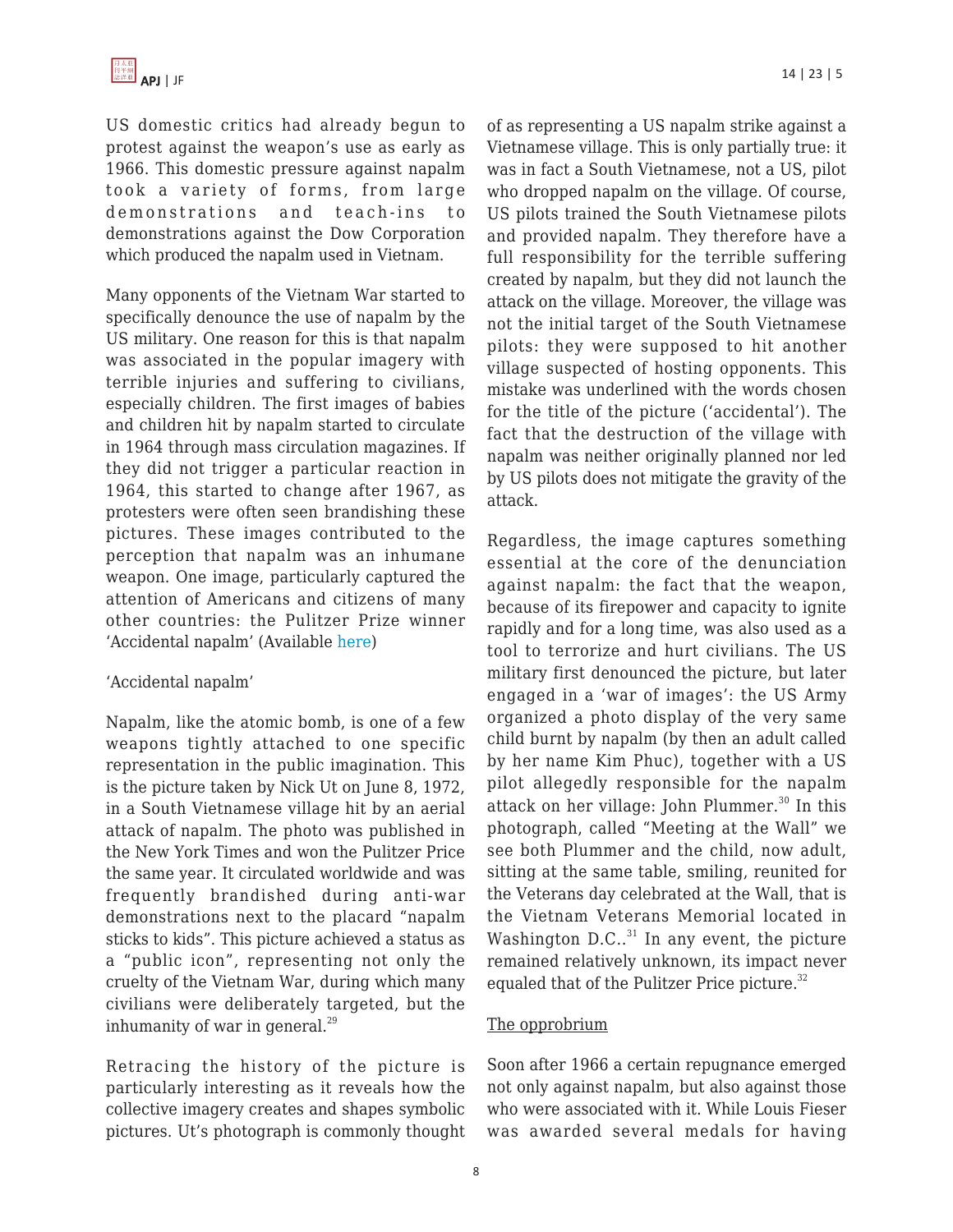

contributed to the creation of napalm in the 1950s, the situation radically changed for him after 1966. He was then repeatedly criticized for his role in the development of napalm. Everything changed for the Dow Corporation (i.e; the producer of the napalm used in Vietnam) in 1968. Students refused to apply for jobs there; religious groups protested against it, important universities refused it access to student job fairs. This ultimately led the company to cease napalm production in 1969. Yet, even now, the company is still tainted producing napalm.

By the late 1960s, the status of napalm had changed fundamentally in the popular imagination. Napalm was no longer just a weapon. Rather it had became a weapon targeting children or a weapon exemplifying the violence exerted by the US in Vietnam both in the US and internationally. In sum, the Vietnam War transformed napalm into an object "vested with a strong social power which goes beyond its material capacity"<sup>33</sup>. Napalm became a symbol.

#### Anthropological fear

The opprobrium attached to napalm also derives from the intense fear that the weapon provokes not only to those who are exposed to it, but to those who observe its effects. Napalm burns to the bone but does not cause bleeding: persons hit by napalm die most often because of internal hemorrhage, suffocation or intense burns. The same type of effects can be observed in people exposed to chemical or biological agents. Yet, several authors who studied chemical weapons believe that these weapons which kill without causing bleeding would create an intense fear for they would blur the founding anthropological barriers of our societies between women (who bleed from the inside) and men (who bleeds outside) $^{34}$ . According to them, this would represent an 'anthropological transgression' that would ultimately provoke an 'anthropological fear'

because it would destroy the symbolic division between the sexes, yet at the core of every community.<sup>35</sup>

The intense fear might also be created by the fact that napalm kills without offering the possibility for the soldier to demonstrate his heroic qualities. For the same reasons as with chemical weapons, napalm is an anti-chivalric weapon: bravery, engagement and heroism cannot save the combatant.  $37$  Combatants become anonymous soldiers who can potentially be killed in terrible suffering at any time, without having the time to prove their skills or their bravery. Several testimonies of soldiers, but also of military historians tend to support this argument. Robert Neer mentions the Soldier James Ransone who wrote, after having seen his own men accidently hit by napalm: "Where the napalm had burned the skin to a crisp, it would be peeled back from the face, arms, legs… like fried potato chips. Men begged to be shot. I couldn't (shoot them)". $38$ 

Making napalm illegal: the decisive role of Secretary General U Thant in framing napalm as illegal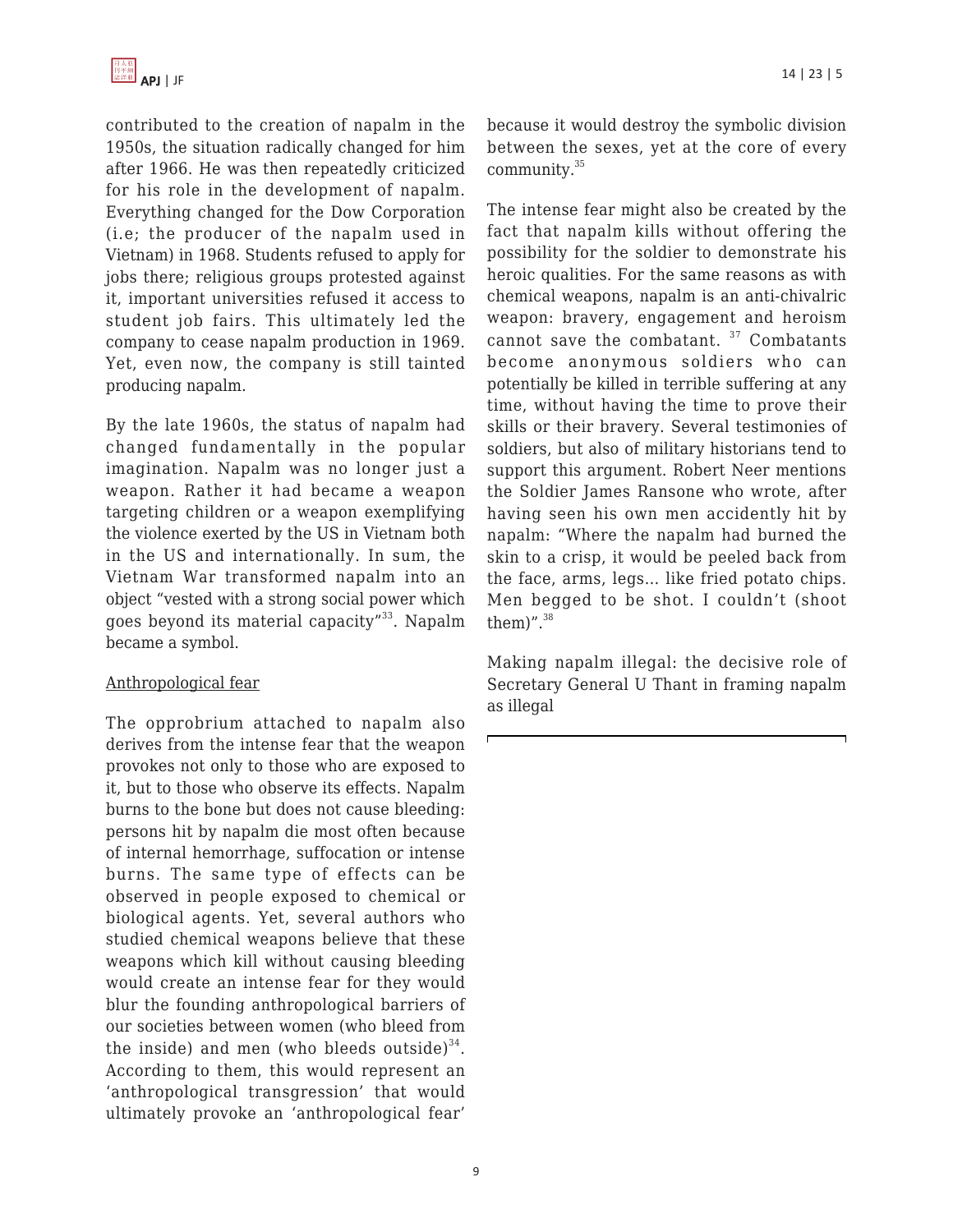

The repeated use of napalm to terrorize civilian populations in Vietnam, shed light on the dual necessity to reinforce the legal rules which frame this destructive weapon and to condemn the United Sates for the terrible violence in Vietnam. The emergence of incendiary weapons on international consciousness was the result of their use in Vietnam War. Secretary General U Thant was alerted to the problematic aspect of napalm during the Teheran Conference (1969) which investigated the need for additional humanitarian international conventions to prohibit certain means of warfare that threatened civilians and the environment. He was also deeply concerned with the situation in Vietnam and wanted to limit the terrible exactions committed by the United States (inter alia, the use of agent orange<sup>39</sup>, the massacre of civilians and the deployment of napalm). According to a press release of 19 May 1972 by Secretary General Kurt Waldheim, who concluded the movement initiated by U Thant, U Thant said: " You are aware that during the last two weeks I have publicly expressed my deep concern about the Vietnam conflict. For reasons which are no doubt clear to all of you, the UN has still not been able to play the role that I feel it should in contributing towards a solution of this problem. In the past the UN repeatedly was criticized for not dealing actively with the war in Vietnam. As you are aware, I have recently taken the step of presenting a memorandum to the President of the Security Council." <sup>40</sup>

#### Framing napalm at the international level

On 22 September 1972, the UN General Assembly met for the Conference of the Committee of Disarmament, whose goal was to discuss how the existing rules framing the use of conventional weapons (i.e. weapons which are not chemical, biological or nuclear) could be reinforced or modified. These discussions eventually led to the creation in 1980 of a new convention called the Convention on Certain Conventional Weapons (CCCW), Napalm was one of the main topics on the agenda.

When this conference opened, there was little statistical data available on incendiary weapon, especially compared with extensive data on chemical, biological and nuclear weapons: only one report, commanded by U Thant called "Napalm and Other Incendiary Warfare and All Aspects of Their Possible Use: Report of the Secretary General," existed. Yet it provided a good overview of the trajectory of napalm utilization and the technical characteristics of the weapon.<sup>41</sup> The report pictured napalm as a weapon which was used indiscriminately against civilians, and which has tremendous incendiary power. If the report does mention "other incendiary weapons", such as white phosphorus, it refers to them only very briefly, showing that napalm, since its use in Vietnam, remained the most 'urgent' incendiary weapon to frame. The report concluded "that the use of napalm – for it was to this weapon that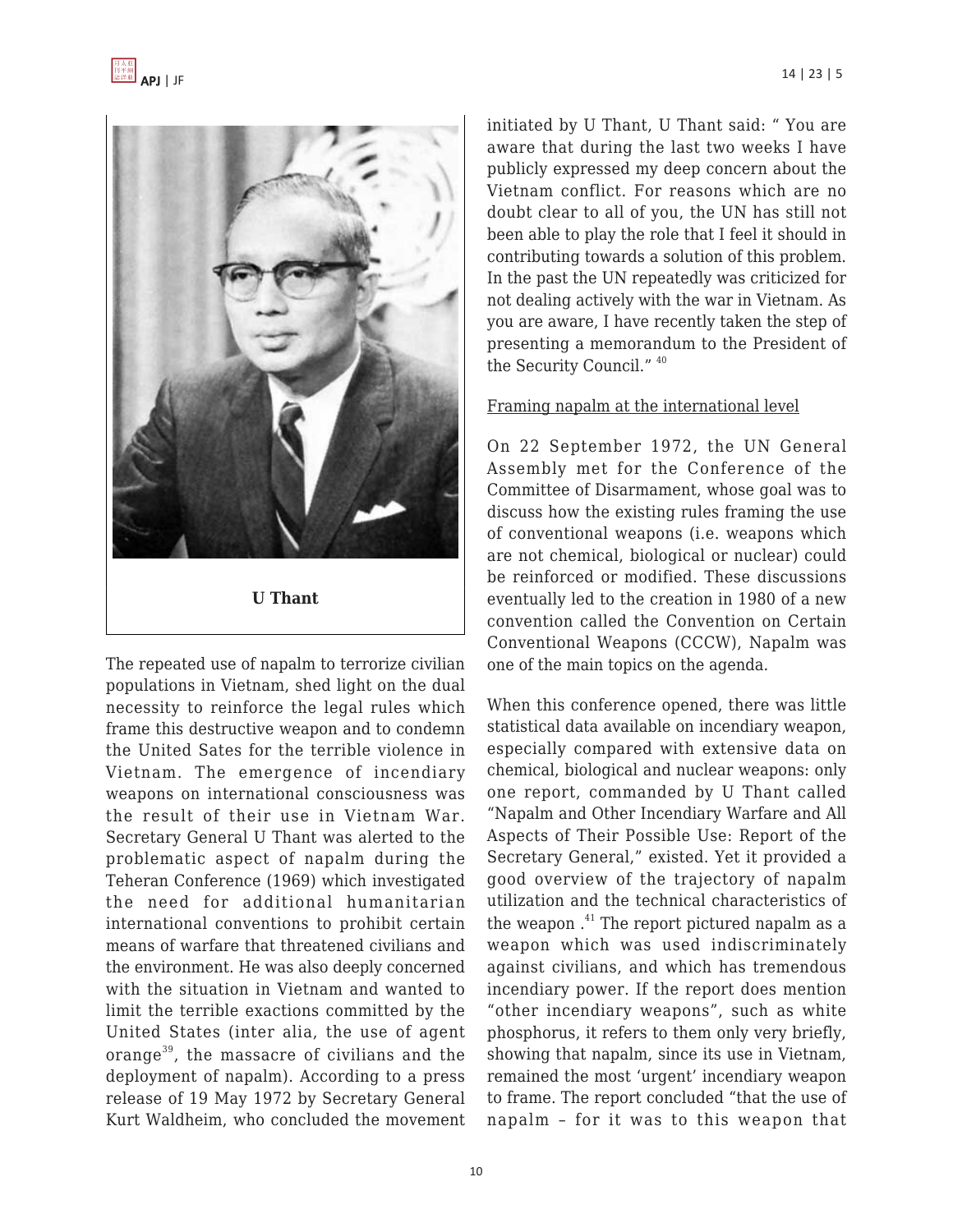attention was principally given- ought to be forbidden but was not yet prohibited by general international law."<sup>42</sup>

Rapidly, experts who worked on the issue started to disagree on two points. First, they questioned the nature of the legal constraints imposed on napalm: should napalm be banned from the battlefield or should the conditions of its use be redefined more precisely? Second, they disagreed on the target of the legal constraint: should napalm or the broader category of incendiary weapons be the object of legal constraints? If napalm is explicitly mentioned, the legal treaty might be regarded as too restrictive, and therefore not very constraining (the state can find a weapon with a different name but with very similar effects). On the other hand, the lack of consensus on the definition of incendiary weapon (i.e. should the weapon be defined as incendiary in light of its effects, of its composition, or of its delivery conditions?) could create a grey area that states could exploit to keep using weapons which share many characteristics with napalm.

Protocol III of the Convention on Certain Conventional Weapons (CCCW)

Discussions continued with the help of the International Committee of the Red Cross, which organized the preliminary conferences of Lucerne (September 1974) and Lugarno (January 1976). These two conferences helped to produce additional documentary basis on the effects and the legal issues raised by napalm. In 1979, an agreement was reached and Protocol III also called 'Protocol on Prohibitions or Restrictions on the Use of Incendiary Weapons' was formalized $^{43}$ .

The consensus reflected in Protocol III was to keep the generic term "incendiary weapon" rather than explicitly mention napalm,<sup>44</sup> and to limit its utilization rather than ban it from the battlefield. It reiterates the principle of distinction, that is the prohibition, in all circumstances, of attacking the civilian population as such, individual civilians or civilian objects with incendiary weapons. It forbids the use of incendiary weapons on the ground when directed against military objectives not clearly separated from civilians. It also reiterates the necessity to take all feasible precautions when incendiary weapons are deployed (from the ground or through air delivery) to limit the incendiary effects to the military objective and to avoid incidental loss of civilian life, injury to civilians and damage to civilian objects. Finally the Protocol prohibits the use of incendiary weapons against forests or other kinds of plants – except if such natural elements are used to cover, conceal or camouflage combatants or other military objectives, or are themselves military objective. In sum, Protocol III does not deem the use of napalm as always illegal: yet, it warns of it use against civilians or close to civilians areas.

In Geneva, the CCCW (and with it Protocol III) was adopted by consensus on 10 October 1980. On 10 April 1980, the CCCW was opened for signature: 50 states signed the Convention that entered in force on 2 December 1983. Today, 121 states are parties to the Convention. The US finally ratified it in 2009, but with a reservation : it retains the right to use incendiary weapons against military objectives located in concentrations of civilians where it is judged that such use would cause fewer casualties and/or less collateral damage than alternative weapons. While this reservation reiterates the principle of all feasible precaution, it also extends the right of the US to use incendiary weapons as the latter remain less destructive than many other weapons in the arsenal, such as thermite bombings or small nuclear weapons.

#### **Conclusion**

This article offers new perspective on the shift in US military doctrine and practice of bombing and the subsequent decrease in napalm utilization: napalm was framed after the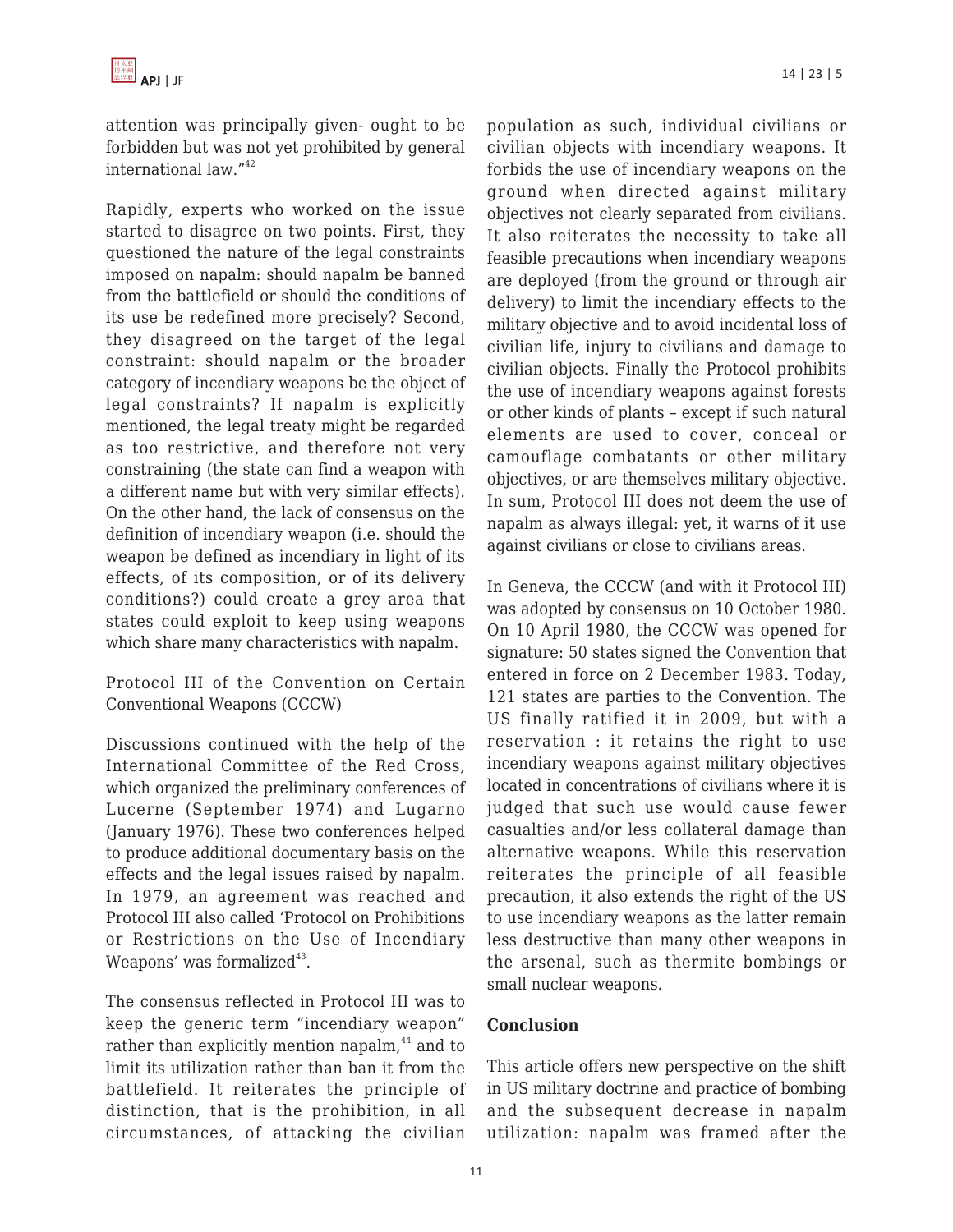

Vietnam War as an inhumane means of warfare by activists, as a problematic weapon with regard to the laws of war by the United Nations and, finally, as a non-strategic weapon by the US military.

The proposed approach of this article, which emphasizes normative aspects commonly overlooked when it comes to understanding practices of war (i.e. legitimacy, symbols and laws of war) helps to gain a full understanding of variations in weapons utilization. More generally, it shows that the historiography of bombing can be enriched by the historiography of the weapons deployed.

In this respect, it pursues the line of some major works that demonstrated the necessity to study the social history of a weapon in order to understand why and when weapons were deployed.<sup>45</sup>Because weapons and their technical characteristics are always considered and evaluated through a prism of perceptions built upon collective representations, it is crucial to study how these collective perceptions are created and change over time. A closer examination of the social science literature reveals that these perceptions often shift because some actors (activists but also international institutions) mobilize and frame the weapon differently: several prominent works have depicted how chemical, nuclear weapons or even landmines have been at a particular time of history denounced as terrible means of warfare. $46$  The framing - and stigmatization – of napalm in this regard is not a unique case but long remained a blind spot in the existing literature.

## **SPECIAL FEATURE**

#### **Perspectives on the Bombing of Civilians From World War II to the Present**

#### **Edited by Claire Andrieu and Mark Selden**

Claire Andrieu and Mark Selden, [Introduction](https://apjjf.org/2016/23/Andrieu.html)

Sheldon Garon, [Defending Civilians against Aerial Bombardment: A](https://apjjf.org/2016/23/Garon.html) [Comparative/Transnational History of Japanese, German, and British Home Fronts, 1918-1945](https://apjjf.org/2016/23/Garon.html)

Matthew Evangelista, [Blockbusters, Nukes, and Drones: trajectories of change over a century](https://apjjf.org/2016/23/Evangelista.html)

Mark Selden, [American Fire Bombing and Atomic Bombing of Japan in History and Memory](https://apjjf.org/2016/23/Selden.html)

**Marine Guillaume**, Columbia University and Sciences Po, PhD. Analyst on Security issues, in the Policy Planning Department of French Foreign Affairs Ministry.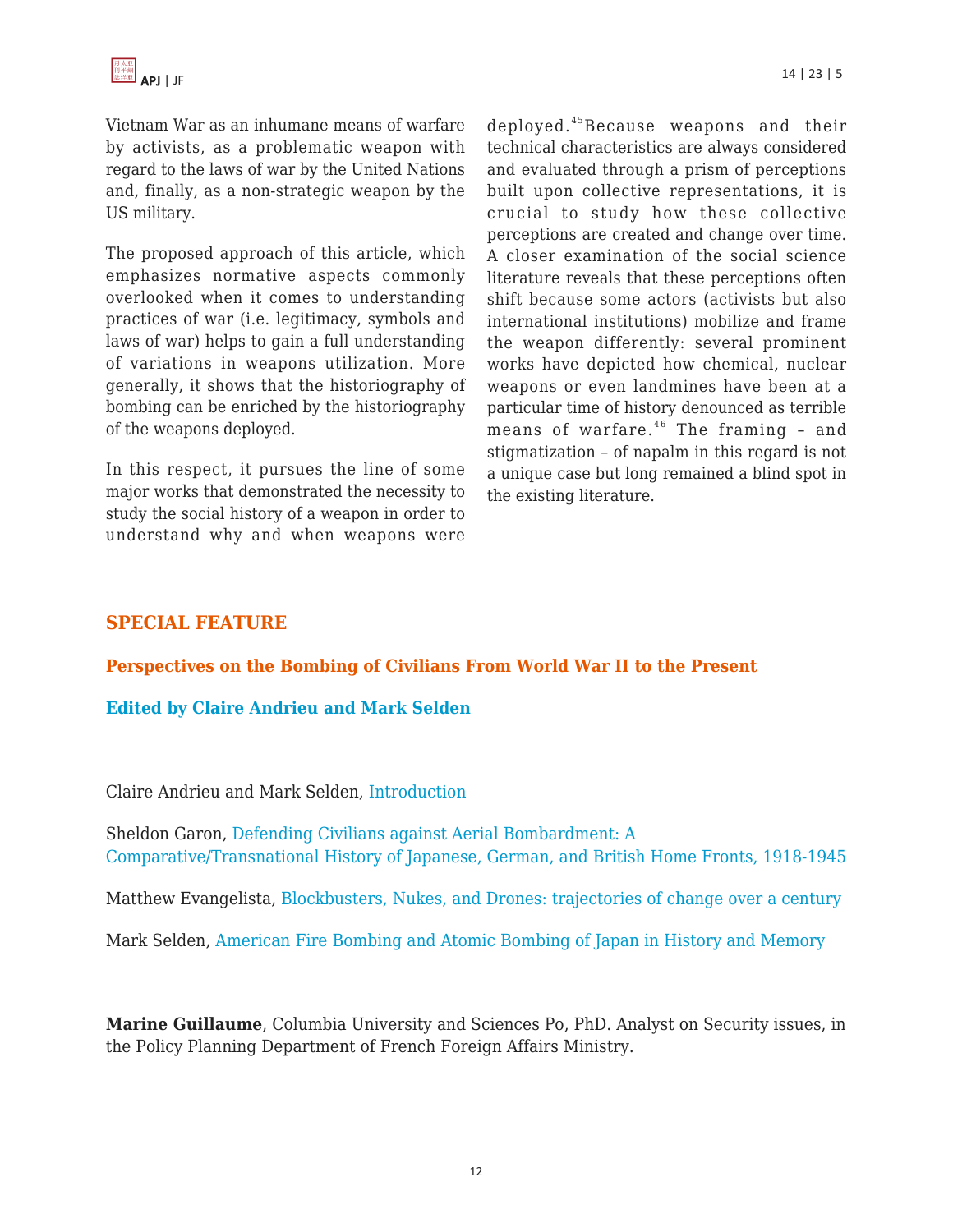

# **Notes**

 $1$  This is explained in NEER, Robert M. Napalm An American Biography. Cambridge; MA and London; England: Harvard University Press, 2013. p195, Robert Neer quotes the interesting reference to Louis Fieser made in the Harvard official Gazette of 1977 "Louis Fieser was a distinguished researcher whose career included work on antimalarial agents, cortisone and vitamin K-1".

 $2$  See NEER, Robert M. Napalm An American Biography. p195.

 $^3$  This definition of attrition strategy is drawn from the International Encyclopedia of the First World War. It echoes the definition of the Jominian culture of annihilation as defined by Kahl, which holds 'the application of direct and overwhelming force to destroy the enemy and achieve victory': it implies that politics reasserts itself only after the complete destruction of the adversary on the battlefield; it is a capital-intensive approach that relies on the use of overwhelming firepower; a disdain for unconventional skills and tactics in KAHL, Colin H. "In the Crossfire or the Crosshairs?" International Security 32, no.1, Summer 2007:7-46.

<sup>4</sup> Martin Cook explains how the US military tried to draw lessons from the Vietnam War even leading some to resign. See for example the testimony of General Harold K. Johnson who declared to the President "You have refused to tell the country they cannot fight a war without mobilization; you have required me to send men into battle with little hope of their ultimate victory; and you have forced us in the military to violate almost every one of the principles of war in Vietnam." See COOK, Martin. "Revolt of the Generals: A Case Study in Professional Ethics" Parameters, Spring, 2008

<sup>5</sup> The development of Unarmed Aerial Vehicles or the promotion of new rules of engagement asking for rigorous actions to avoid hurting civilians. Yugoslavia War in the 1990s is an example of conflict during which the US (and NATO) applied this strategy.

6 rev. ed. New York: Meridian, 1991.

7 STOCKHOLM INTERNATIONAL PEACE RESEARCH INSTITUTE, Incendiary Weapons, A SIPRI Monograph. Cambridge, Mass: MIT Press, 1975.

<sup>8</sup> See NEER, Robert M. Napalm An American Biography. Cambridge; MA and London; England: Harvard University Press, 2013. p195. See [here](http://apjjf.org/2014/12/3/Mark-Selden/4065/article.html).

9 STOCKHOLM INTERNATIONAL PEACE RESEARCH INSTITUTE. Incendiary Weapons. A SIPRI Monograph. Cambridge, Mass: MIT Press, 1975.

<sup>10</sup> See CHASSIN, Lionel Max. Aviation Indochine. Amiot-Dumont, 1954.

 $11$  See NEER, Robert M. Napalm An American Biography..

<sup>12</sup> See STOCKHOLM INTERNATIONAL PEACE RESEARCH INSTITUTE. Incendiary Weapons.

<sup>13</sup> Interview with General Robineau, 19/05/2014.

<sup>14</sup> See NEER, Robert M. Napalm An American Biography.

<sup>15</sup> See STOCKHOLM INTERNATIONAL PEACE RESEARCH INSTITUTE. Incendiary Weapons.

<sup>16</sup> See NEER, Robert M. Napalm An American Biography.

 $17$  See NEER, Robert M. Napalm An American Biography. This is equivalent to the overall quantity of napalm procured by the US from 1964 to 1973

 $18$  Many chemists agree that the new distribution of elements constituting napalm is essentially identical to the distribution of the previous generation of napalm. They consider the effects, such as the capacity to ignite, identical and even superior to the previous type of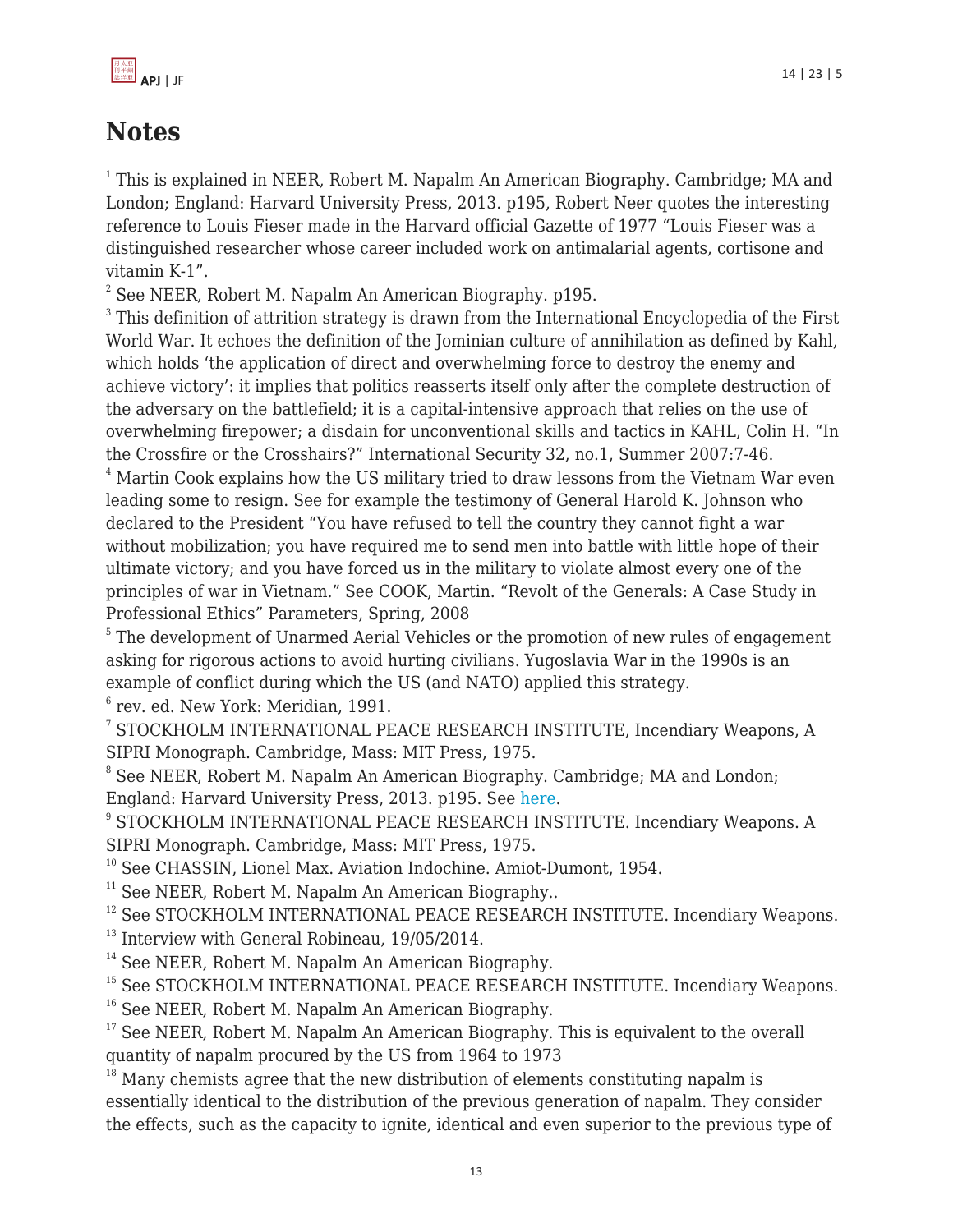napalm. As a weapon is categorized depending on its effects, I consider MK77 comparable to napalm. I will elaborate on this point below.

 $19$  In response to a report by Al-Jazeera on December, 14, 2001 that blamed the US for using napalm during the battle of Tora Bora, General Tommy Franks replied "We're not using the old napalm in Tora Bora".

 $20$  In this context, the very status of combatant is also extremely hard to define.

 $21$ <sup>21</sup> The practice of renaming a weapon in order to avoid the opprobrium attached to it has been studied by several authors interested in taboos attached to weapon. See Price, Richard M. The Chemical Weapons Taboo. Ithaca, N.Y.: Cornell Paperbacks, 2007 and Tannenwald, Nina. The Nuclear Taboo: The United States and the Non-Use of Nuclear Weapons. Cambridge University Press, 2007.

 $22$  The two strategies are not necessarily exclusive: both can be used depending on the timing of the war, whether war is at its beginning or at its final days. For example, during WWII, certain US Commanders favored a 'precision bombing strategy' at the beginning of the conflict, and the Joint Chief of Staff repeatedly ordered commanders to avoid massively bombing civilian areas. This changed in the final years of the conflict wherein the attrition strategy was widely used in aerial attack. See BIDDLE, Tami Davis. Rhetoric and Reality in Air Warfare: The Evolution of British and American Ideas about Strategic Bombing, 1914-45. Princeton Studies in International History and Politics. Princeton N.J: Princeton University Press, 2002

<sup>23</sup> Certain military strategists even advocated targeting incendiary weapons against poor neighborhoods of big cities: because the buildings were close to each other and because they housed a high density of population (especially a population which directly contributed to the war effort by working in factories), they were 'ideal targets' for the annihilation strategy.  $24$  See LEMAY, Curtis. Mission with LeMay: My Story. Doubleday, 1965.

 $25$  The specific odor of napalm was memorably recalled in Apocalypse Now, a movie directed by Francis Ford Coppola (1979), through the very famous monologue "I love the smell of napalm in the morning(…) it sounds like victory, like the war is going to end."

 $26$  See LEMAY, Curtis. Mission with LeMay: My Story. .

 $27$  See also CRAWFORD, Neta C., Accountability for killing: Moral responsibility for Collateral Damage in America's Post 9/11 Wars, Oxford: Oxford University Press, 2002.

<sup>28</sup> See EVANGELISTA, Matthew. "Introduction, The American Way of Bombing." In The American Way of Bombing: Changing Ethical and Legal Norms, from Flying Fortresses to Drones, edited by SHUE, Henry, and EVANGELISTA, Matthew. Ithaca ; London: Cornell University Press, 2014.

<sup>29</sup> See HARIMAN, Robert, LUCAITES. John Louis, 2007. No caption needed : iconic photographs, public culture, and liberal democracy. Chicago: University of Chicago Press. <sup>30</sup> In fact, Plummer was not responsible for the attack, and the US Army knew it. See

HAGOPIAN, Patrick. The Vietnam War in American Memory: Veterans, Memorials, and the Politics of Healing. 1. paperback printing. Amherst, Mass: Univ. of Massachusetts Press, 2011.

<sup>31</sup> See CHONG, Denise. The Girl in the Picture: The Kim Phuc Story. New York: Penguin, 2001.

 $32$  The picture 'Meeting at the Wall' can be seen in NEER, Robert M. Napalm An American